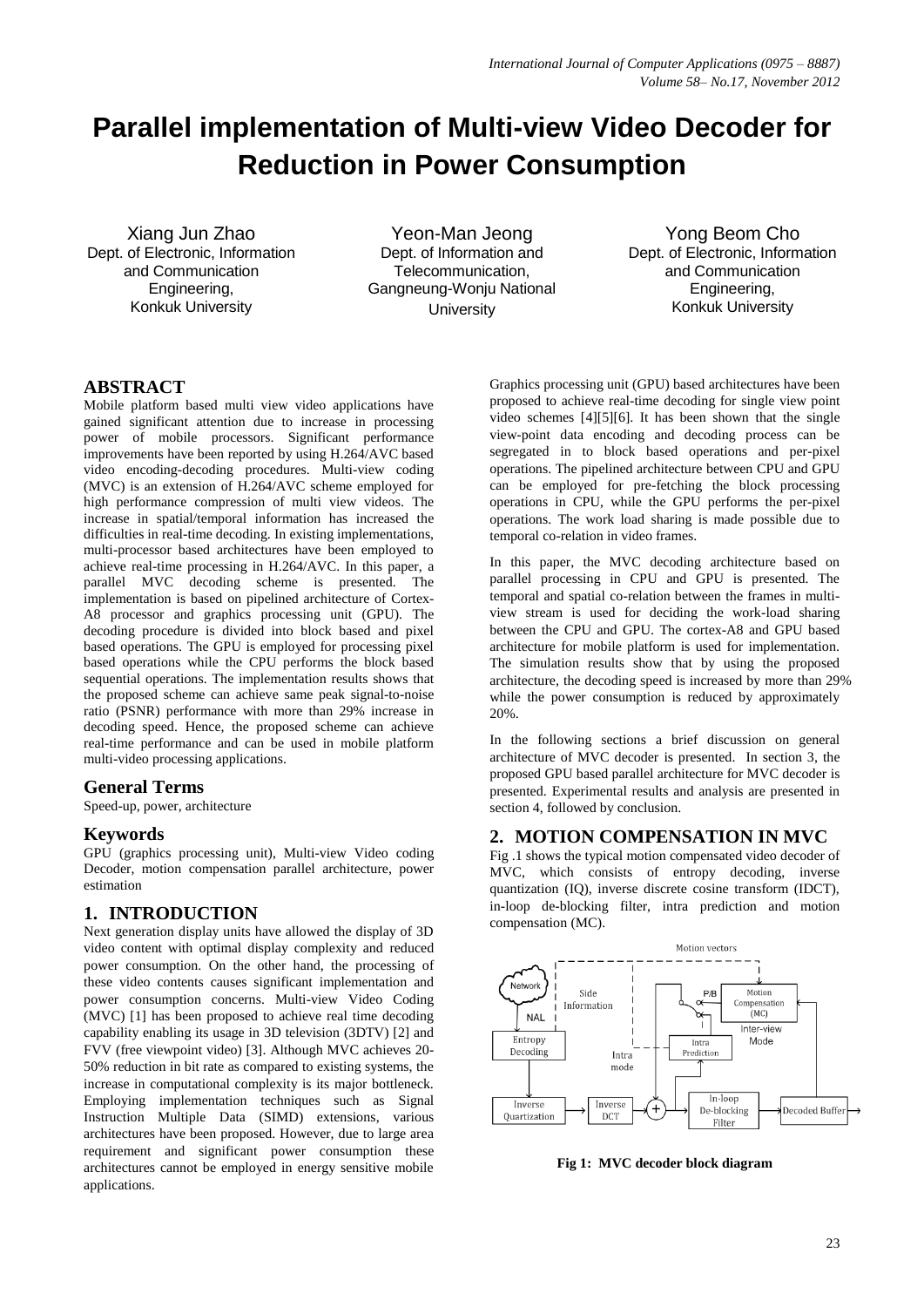MC uses the motion vectors (MV), generated by reconstructed intra or inter pictures, to form a prediction frame. The motion vector establishes the temporal and spatial correlation between neighboring frames of video sequences. The deblocking filer is employed to remove the transition effects visible at the edges of macro blocks. The residual signal from the IDCT is added to the motion compensated prediction to form a decoded picture. This feedback loop determines the bit-rate and the complexity of the decoder.

Table 1 shows the profiling results of MVC decoder running on Cortex-A8 processor. It can be seen that the motion compensation is most computation extensive operation and hence, constitutes a significant portion of decoding time.

**Table 1. MVC decoder profiling of building block**

| <b>Block</b>             | (%) |
|--------------------------|-----|
| <b>Entropy Decoding</b>  |     |
| Motion Compensation (MC) | 30  |
| De-blocking Filter       |     |
| iDCT                     | 23  |
| IQ & Intra Prediction    | 17  |
| <b>Others</b>            |     |

The processes in MVC can be classified as those which are performed with in a block, like DCT/IDCT, and those which are performed on all the pixels identically, like computation of MV and MC. In [4], it was established that direct mapping of video decoding in 2D and 3D graphics engines is not possible. It was shown that since the graphics processors are designed to handle edge and vertex based information, it will be more prudent to perform per-pixel based operations in GPU. Similarly, the block based operations require sequential processing and hence, must be performed in CPU.

# **3. PROPOSED ARCHITECTURE**

## **3.1 Video coding on programmable GPU**

The GPU uses the position information in 3D space through vertices and triangles. While three edges constitute vertices, a combination of triangle forms a quad. The information of vertices is used to from a projection on a plane which is then converted to pixel based raster. The color information is obtained either by calculation, or from look-up memory. The resultant is either sent to display or rendered in to a texture for use in further processing.

The process of rasterization and vertex mapping is performed by executing small subroutines called shaders on GPU [8]. Vertex transformation and pixel rasterization are done by vertex and pixel shaders respectively. The advantages of these shaders are that they enable custom calculations to be performed on pixels, thereby allowing the implementation of non-graphic applications on GPU. The interaction of CPU subroutines and shaders determine the work-load shared between the CPU and GPU.

Fig. 2. shows the programmable Graphics Pipeline, in which the vertex and fragment processing (rasterization) is broken out into programmable units. The 3D data or coordinated are projected on the screen along with the color information in the vertex stage, while the color of each texture is computed in the fragment stage. By programming the per-pixel operation

of video decoding in per-vertex shader, operations like target positioning from motion vector can be performed. Using the texture based operations the motion compensated perdition of image can be formed. Hence, MV based computation and thereby MC computation can be performed in GPU.



#### **Fig 2: Programmable GPU pipeline architecture**

## **3.2 Proposed MVC decoder architecture**

In [4], it was shown that for single view-point videos stream the MC is performed in GPU. The shader modules were used for the MC while the block based operations like IDCT were performed in the CPU.

In terms of multi-view video, the frames are correlated both in terms of space and time. However, the frames are delivered in sequential group of pictures (GOP). The pixel and fragment shaders can be employed for performing the MV based estimation and MC for a given view angle. The shaders can retain the reference frame information in sub-routine memory to perform the MV based computation across various viewpoints.

Fig. 3 shows the proposed parallel architecture that consist CPU and GPU.



**Fig 3: Optimized parallel MVC decoder model**

The GPU is connected as co-processing element initiated by the MV computation unit in CPU. The incoming bit stream is process by the CPU to generate the MV. The MV is then passed on to GPU which generated the motion compensated prediction of image. The CPU and GPU are pipelined to exploit the parallelism between them. During the process of motion compensated image perdition the CPU uses the frame data to perform block based operations such as IDCT. The residual information is passed on to GPU through DMA for generating the decoded frame. To optimize the work-load sharing between the CPU and GPU, the buffer size for storing CPU intermediate result is kept to retain at least 4-5 frames. Hence, while the GPU computes the motion compensated prediction, the CPU computes the intermediate date essential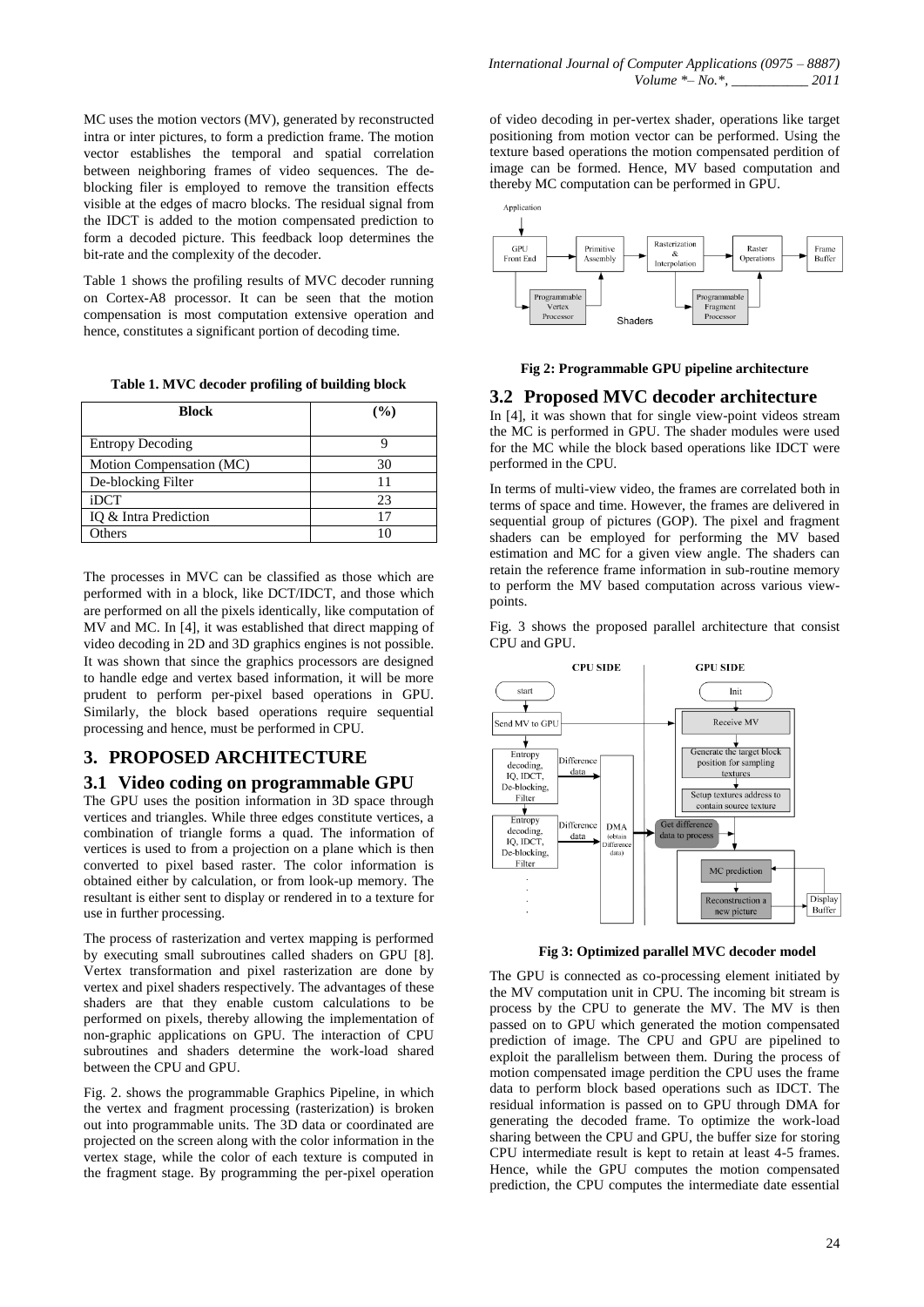for generating the decoded frame. To co-ordinate the data dependencies DMA is employed as the intermediate buffer between the ARM core and GPU. In the proposed scheme, the intermediate DMA buffer is also used to store the frame information between the different view-points.

## **3.3 Motion compensation on the GPU**

As shown in Fig. 3, the MC computation is initiated after storing the intermediate results to DMA [9]. The process of motion compensation is divided in to vertex processor (vertex shader) and fragment processor (pixel shader), to divide the work-load. The motion vectors are transferred directly to vertex shader. The texture coordinates of vertices or pixels are translated by vertex processor based on motion vector values. The texture information is then used by the pixel shader to sample the texture information available in GPU frame buffer and compute the motion compensated predication and render the target texture in desired position.

The motion vector information for each macro block is independent of each other. However, same motion vector information is used for all the pixels in a macro-block. The predicted position of the macro block is determined only by the four vertices and the operation for each vertex of pixel is same. This is also based on the motion translational model being employed for motion compensation. For every macroblock to be motion-compensated, the target block positions and the source (reference) texture addresses is computed by vertex shader. MC can be performed at different data precisions: integer pixel level, subpixel level, half-pel and quarter-pel. To handle different MC types and resolutions, divide-and-conquer method is employed similar to [4]. Blocks belong to the same category are grouped and processed together.

Fig. 4 shows the functions performed by pixel shader. The pixel shader itself consists of various subroutines. The pixel shader 1 (PS1) prepares the padded and the decomposed reference texture (T2) from the reference texture T. The texture T2 is then used by next pixel shader, PS2, for motion compensation process. The difference texture data, T0, obtained from CPU is added to motion compensated texture, T3, by pixel shader 3, PS3.The pixel shaders can also be employed for obtaining the frame reference information to process the multi-view frames.



**Fig 4: Data flow of pixel shaders and textures**

## **4. EXPERIMENTAL RESULTS**

The proposed design for MVC decoder is based on JMVC 8.2 which is the extension of H.264/AVC standard with multiview high profile. The design was used to perform extensive test on embedded system with Samsung S5PC100 consisting of the Cortex-A8 based CPU and the 3D Accelerator. Intermediate buffer with 4-frames was used to achieve optimum work load sharing between CPU and GPU thereby,

increasing the processing speed. For testing the proposed parallel architecture, we used YUV420 sequence in OCIF  $(176\times144)$  resolution from slow to high motion. The testing sequences employed are Akiyo (slow moving, simple), container (medium moving) and Coastguard (fast moving, detail). Each sequence has at least 240 frames for each view and frame rate is set as 30 frames per second.

Table 2 shows that the comparison of proposed MVC decoding with the original decoding scheme. By comparing the frames (decoded)-per-second, it can be seen that the proposed decoding increases the decoding speed by more than 29 % for various view-point videos.

Fig. 5 shows the relation between bit-rate and PSNR [9] under different quantization parameters (22, 26, 30, 36) of Akiyo file. It is observed that with proposed MVC decoder architecture, MVC decoder maintains the same video quality while achieves a better bit-rate.



**Fig 5: PSNR/bit rate chart of Akiyo file**

To measure the power consumption of the multi-view video decoder that includes CPU and GPU core, the LabVIEW Tool (Measurement and Automation Explorer) was employed. Fig. 6 shows the comparison of power consumption in CPU based and proposed CPU+GPU based architecture. Due to work load sharing and reduced computation time, the power consumption in the proposed scheme is reduced by 20-25% as compared to existing decoder working on CPU only.

## **5. CONCLUSION**

In this paper a parallel decoding methodology for multi-view coding is presented. The proposed scheme employs the pipelined CPU-GPU architecture to share the decoding computations. The decoding process is segregated in to independent processes, which run in parallel across CPU and GPU. The proposed scheme was implemented in CPU-GPU environment for mobile platform. The implementation results show that the proposed scheme can achieve same decoding performance in terms of quality with improved decoding speed and reduced power consumption. The optimization of speed and the power consumption enables the use of proposed scheme in energy sensitive mobile applications.